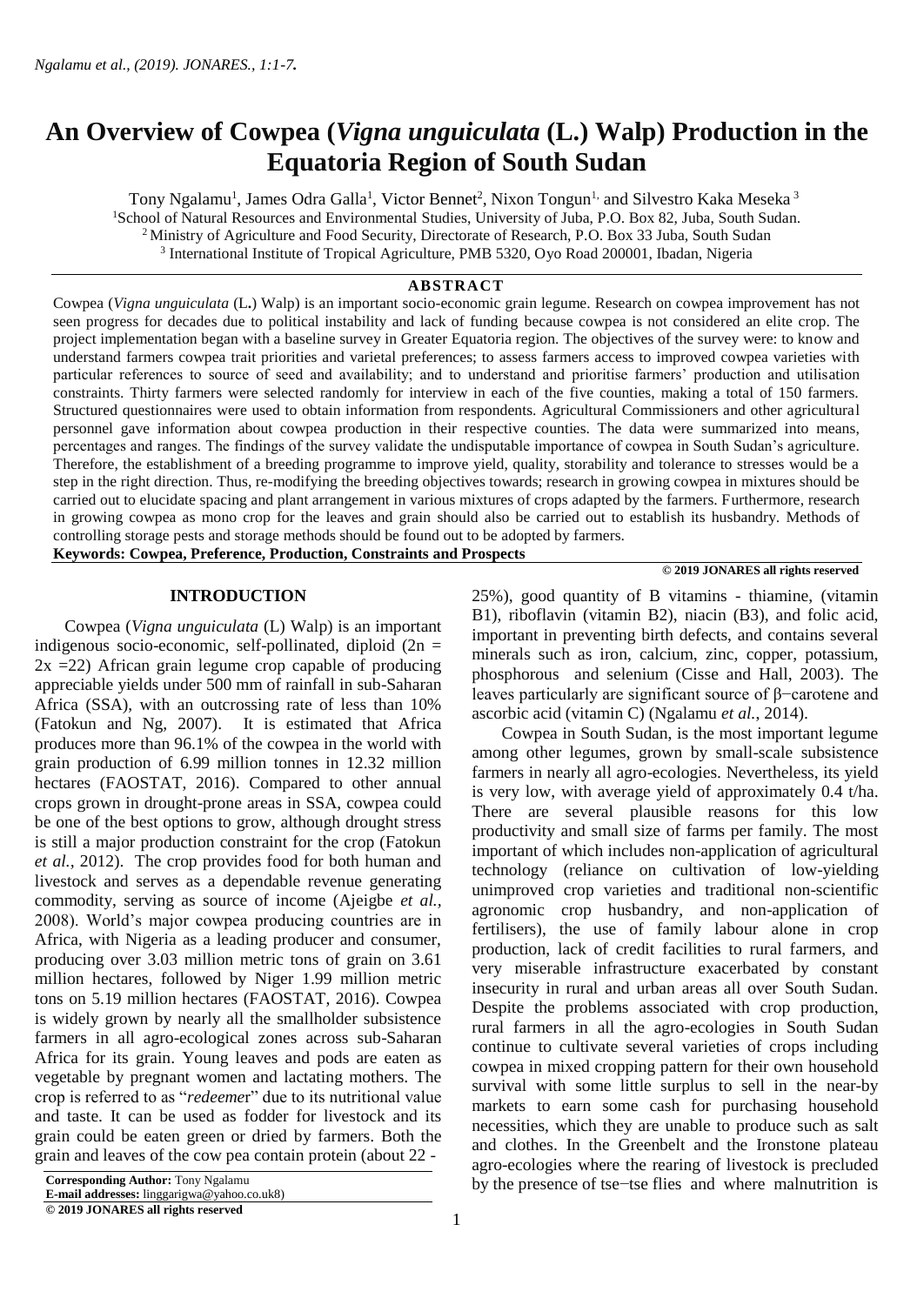prevalent, especially in Greater Equatoria, the diet of family is dependent mainly on cereal carbohydrate and protein from various pulses. The most common and generally cultivated pulse is the cowpea, which provides protein and also increases crop productivity. However, there is little scientific information about the genetic variability of drought tolerance related traits of the existing preferred varieties adapted by farmers in South Sudan. To explain this variability, AGRA financed Cowpea Breeding Project and drew up two strategies: the short-term and long-term strategies. The short-term strategy required the understanding of cowpea production in Greater Equatoria in general, farmers preference and production constraints before identification of superior lines and breeding for higher yields, tolerance to drought stress and resistance to diseases and pests in long-term.

 A baseline survey was planned with the objectives of understanding farmers' trait priorities and varietal preferences and assessment of farmers' accessibility to improved varieties with particular reference to source and availability and understanding and prioritizing farmers production and utilisation constraints. The information generated will act as an essential repository for knowledge needed for future cowpea improvement projects.

# **MATERIALS AND METHODS**

 Farmer preference baseline survey was carried out between March and April 2014, in five counties of the three Greater Equatoria States of South Sudan. In Central Equatoria State, surveys were carried out in Juba and Yei counties; while in Western Equatoria State, they were done in Mundri West and Yambio; and in Magwi County of Eastern Equatoria State. A small random sampling technique was used to select 30 farmers for the interview in each of the five counties, making a total of 150 respondents. Pre-tested structured questionnaires were used to obtain information from the respondents. In addition, information on cowpea production in the counties was obtained from Agricultural commissioners and senior agricultural personnel of the counties. A software SSPS 18<sup>th</sup> edition was used to analyze the data.

#### **RESULTS AND DISCUSSION**

#### **Socio-economic characteristics of cowpea farmers**

 Mean age of the farmers engaged in the study presented in Table 1, ranges between 30–60 years, and they constitute 70% of the farmer's population. This is reasonable since farming is a strenuous task, which requires mature and fully grown up persons. Out of the 150 farmers interviewed, females were 36% and the 64% majority were male. In terms of marital status, 74% of the farmers were married (Table 1).

 The survey showed that 76% of the cowpea farmers were small-scale subsistence farmers producing mainly for household consumption, 23.3% were medium scale and only one farmer was cultivating on large scale. This study

has clearly shown that commercial farming has hardly started in South Sudan. Results also revealed that most of the households as expected were male-headed (74%) and a few, 24 % were female-headed. Two households were headed by juveniles who lost their parents.

**Table 1**: Distribution of socio-economic characteristics of categories of cowpea farmers

| Variables           | Description                                                                             | Frequency | $\%$   |
|---------------------|-----------------------------------------------------------------------------------------|-----------|--------|
| Gender              | Female                                                                                  | 54        | 36.0   |
|                     | Male                                                                                    | 96        | 64.0   |
| Age                 | $18 - 30$                                                                               | 32        | 21.3   |
| (year)              | $30 - 40$                                                                               | 69        | 46.0   |
|                     | $40 - 50$                                                                               | 37        | 24.7   |
|                     | $50 - 60$                                                                               | 12        | 08.0   |
| Marital             | Married                                                                                 | 111       | 74.0   |
| status              | Single                                                                                  | 13        | 08.7   |
|                     | Divorced                                                                                | 9         | 06.0   |
|                     | Widowed                                                                                 | 10        | 06.7   |
|                     | Separated                                                                               | 7         | 04.7   |
| Type of             | Small scale                                                                             | 114       | 76.0   |
| farming             | Medium scale                                                                            | 35        | 23.3   |
|                     | Large scale                                                                             | 1         | 00.7   |
| Type of             | Male headed                                                                             | 112       | 74.7   |
| household           | Female headed                                                                           | 36        | 24.0   |
|                     | Juveniles headed                                                                        | 2         | 01.3   |
| $\alpha$ - $\alpha$ | $\cdots$ $\mathbf{E}^*$ and $\cdots$ and $\mathbf{I}$ are $\mathbf{A}$ and $\mathbf{A}$ | $\lambda$ | 1.2011 |

**Source:** Field survey data (March - April 2014)

## **Reasons for growing cowpea**

 In South Sudan, farmers grew cowpea for different reasons: 19.3% grow it for their own household consumption, 8.7% for cash; 4.7% as a culture and the majority 67.3% for both consumption and income (Figure: 1).



**Figure 1:** Reasons for growing cowpea  $(n = 150)$ 

 The greater number of farmers growing cowpea for both cash and consumption is an indication that farmers are now slowly beginning to understand the importance of farming as a business given the potential for profitable farming in Juba County where the climate is favourable and a ready market is available at the capital city, Juba. It also implies that farmers are making a transition to emerge from relief dependency to production of own food to attain self-sufficiency. Quin, (1997) and Ogbonnaya *et al.* (2003) both stated that from the fresh leaves to the dry grain, the whole plant is utilized either for human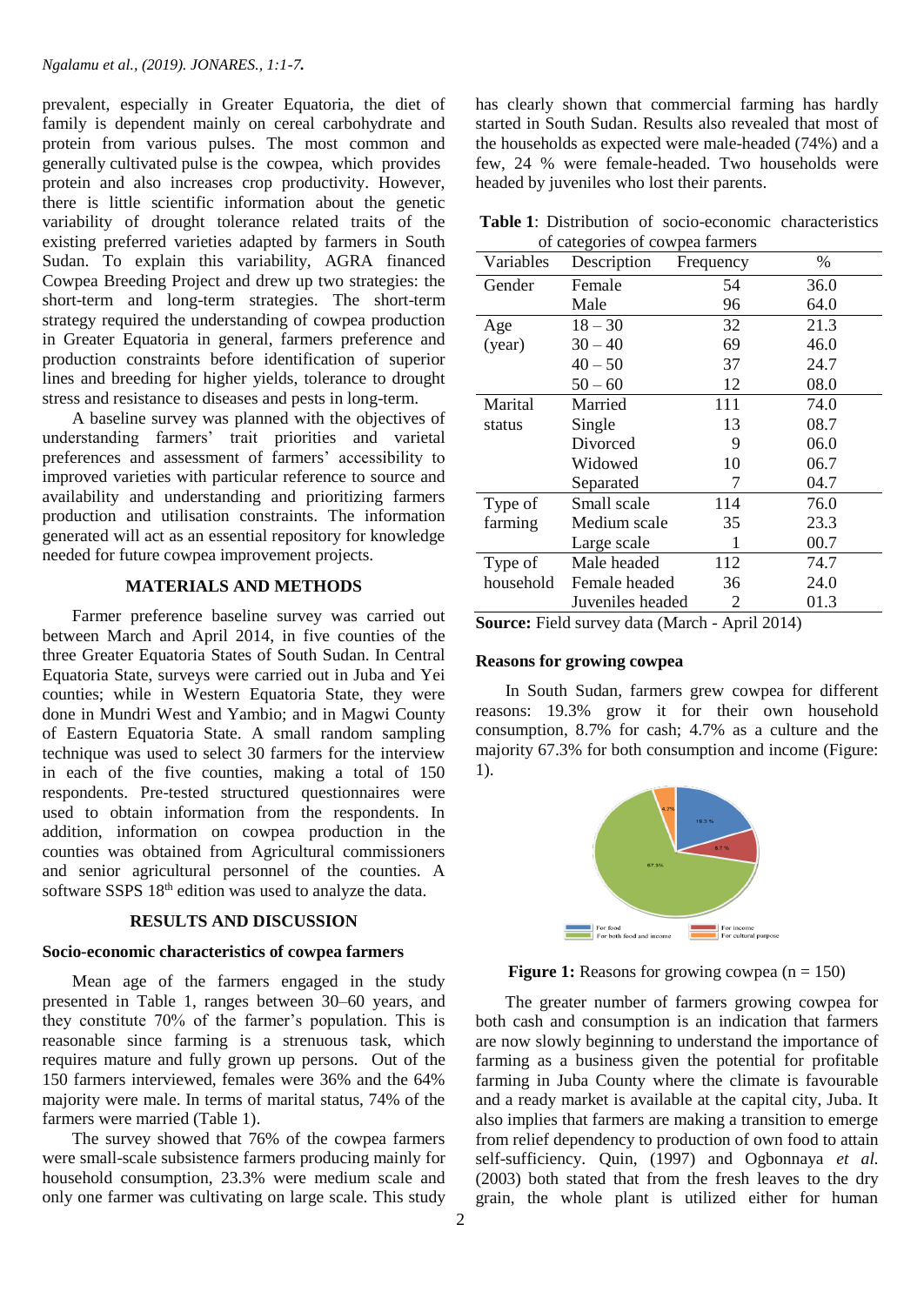consumption or animal feed. The production provides an important source of income to most rural families and is, therefore, considered as a cash crop for rural people.

#### **Major sources of cowpea seed for the farmer**

 The primary source of cowpea seed for cultivation in South Sudan were found to be: local market (41%) and seeds saved from their own harvest (47%). A few of the farmers obtained theirs from various sources including Seed Company, Research Station, input dealers or relatives and friends (Table 2).

**Table 2:** Percentage of farmers getting seeds

| Sources                    | Frequency             | %        |
|----------------------------|-----------------------|----------|
| Own Saved Seed             | 71                    | 47.3     |
| Seed company               |                       | 2.7      |
| Local market               | 62                    | 41.3     |
| <b>Research station</b>    | $\mathcal{D}_{\cdot}$ | 1.3      |
| Input dealer               | 6                     | 4.0      |
| Neighbour/Relative/ Friend |                       | 3.3      |
|                            |                       | $\cdots$ |

**Source:** Field survey data (March – April 2014)

 The reasons for farmers growing their own saved seed might be because they may be discouraged by the low quality of seed (particularly low germination) obtained from other sources. Own saved seed also ensures timely planting as seed is readily available. Local markets are equally important sources of seed due to availability of different varieties obtained from different local farmers in the area, hence facilitating timely planting, ensuring good germination and optimum plant population. Seed business is quite new to South Sudan. Most traders are still operating on small-scale and combine trading with farming. Hence, they are familiar with the names of local varieties, areas in which they are adapted and even planting times. They commonly procure cowpea grain from other small-scale farmers and sell them as seed. However, the local traders possess poor marketing skills, low access to capital, little ability of differentiating products, and poor linkage with research that provides new varieties and technical advice. Langyintuo *et al.* (2003) reported that lack of market research on cowpea could be one of the contributing factors for the poor provision of advisory service to cowpea farmers.

#### **Cowpea research**

 A large proportion of farmers comprising 44.4% did not participate in any cowpea research. Those who participated in demonstration were similarly 44.4%, but they did so by giving their land for research and those who gave cowpea seeds for research were 11% (Figure 2). This is not surprising because there are no established institutions doing research in South Sudan for farmers to associate with except very few individuals carrying out research on particular crops, who may not be within the vicinity of farmers.



 **Figure 2:** Cowpea research

# **Farmer preference for cowpea production characteristics**

 Characteristics farmers often desire in cowpea plant shown in the Table 3 indicate that 94% of the farmers

|                            | <b>Table 3:</b> Farmer preferences of characteristics of cowpea |  |
|----------------------------|-----------------------------------------------------------------|--|
| for production $(n = 150)$ |                                                                 |  |

| 87<br>Yes<br>130<br>Early maturity<br>No<br>20<br>13<br>122<br>82<br>Leaf and grain taste<br>Yes<br>N <sub>o</sub><br>28<br>18<br>49<br>Leaf texture<br>Yes<br>32<br>68<br>No<br>111<br>Seed colour<br>Yes<br>80<br>55<br>No<br>70<br>45<br>Grain size<br>Yes<br>99<br>66<br>No<br>51<br>34<br>Grain texture<br>Yes<br>48<br>32<br>68<br>No<br>102<br>54<br>Yes<br>81<br>Cooking ability<br>No<br>69<br>46<br>Storage ability<br>Yes<br>54<br>36<br>No<br>96<br>64<br>88<br>Yes<br>59<br>Drought tolerance<br>62<br>41<br>No<br>Pest resistance<br>Yes<br>60<br>40<br>No<br>90<br>60<br>58<br>Disease resistance<br>Yes<br>87<br>42<br>No<br>63<br>High leaf yield<br>Yes<br>139<br>92<br>8<br>N <sub>0</sub><br>11<br>High grain yield<br>Yes<br>141<br>94<br>No<br>9<br>6 | Characteristics | Description | Frequency | $\%$ |
|-----------------------------------------------------------------------------------------------------------------------------------------------------------------------------------------------------------------------------------------------------------------------------------------------------------------------------------------------------------------------------------------------------------------------------------------------------------------------------------------------------------------------------------------------------------------------------------------------------------------------------------------------------------------------------------------------------------------------------------------------------------------------------|-----------------|-------------|-----------|------|
|                                                                                                                                                                                                                                                                                                                                                                                                                                                                                                                                                                                                                                                                                                                                                                             |                 |             |           |      |
|                                                                                                                                                                                                                                                                                                                                                                                                                                                                                                                                                                                                                                                                                                                                                                             |                 |             |           |      |
|                                                                                                                                                                                                                                                                                                                                                                                                                                                                                                                                                                                                                                                                                                                                                                             |                 |             |           |      |
|                                                                                                                                                                                                                                                                                                                                                                                                                                                                                                                                                                                                                                                                                                                                                                             |                 |             |           |      |
|                                                                                                                                                                                                                                                                                                                                                                                                                                                                                                                                                                                                                                                                                                                                                                             |                 |             |           |      |
|                                                                                                                                                                                                                                                                                                                                                                                                                                                                                                                                                                                                                                                                                                                                                                             |                 |             |           |      |
|                                                                                                                                                                                                                                                                                                                                                                                                                                                                                                                                                                                                                                                                                                                                                                             |                 |             |           |      |
|                                                                                                                                                                                                                                                                                                                                                                                                                                                                                                                                                                                                                                                                                                                                                                             |                 |             |           |      |
|                                                                                                                                                                                                                                                                                                                                                                                                                                                                                                                                                                                                                                                                                                                                                                             |                 |             |           |      |
|                                                                                                                                                                                                                                                                                                                                                                                                                                                                                                                                                                                                                                                                                                                                                                             |                 |             |           |      |
|                                                                                                                                                                                                                                                                                                                                                                                                                                                                                                                                                                                                                                                                                                                                                                             |                 |             |           |      |
|                                                                                                                                                                                                                                                                                                                                                                                                                                                                                                                                                                                                                                                                                                                                                                             |                 |             |           |      |
|                                                                                                                                                                                                                                                                                                                                                                                                                                                                                                                                                                                                                                                                                                                                                                             |                 |             |           |      |
|                                                                                                                                                                                                                                                                                                                                                                                                                                                                                                                                                                                                                                                                                                                                                                             |                 |             |           |      |
|                                                                                                                                                                                                                                                                                                                                                                                                                                                                                                                                                                                                                                                                                                                                                                             |                 |             |           |      |
|                                                                                                                                                                                                                                                                                                                                                                                                                                                                                                                                                                                                                                                                                                                                                                             |                 |             |           |      |
|                                                                                                                                                                                                                                                                                                                                                                                                                                                                                                                                                                                                                                                                                                                                                                             |                 |             |           |      |
|                                                                                                                                                                                                                                                                                                                                                                                                                                                                                                                                                                                                                                                                                                                                                                             |                 |             |           |      |
|                                                                                                                                                                                                                                                                                                                                                                                                                                                                                                                                                                                                                                                                                                                                                                             |                 |             |           |      |
|                                                                                                                                                                                                                                                                                                                                                                                                                                                                                                                                                                                                                                                                                                                                                                             |                 |             |           |      |
|                                                                                                                                                                                                                                                                                                                                                                                                                                                                                                                                                                                                                                                                                                                                                                             |                 |             |           |      |
|                                                                                                                                                                                                                                                                                                                                                                                                                                                                                                                                                                                                                                                                                                                                                                             |                 |             |           |      |
|                                                                                                                                                                                                                                                                                                                                                                                                                                                                                                                                                                                                                                                                                                                                                                             |                 |             |           |      |
|                                                                                                                                                                                                                                                                                                                                                                                                                                                                                                                                                                                                                                                                                                                                                                             |                 |             |           |      |
|                                                                                                                                                                                                                                                                                                                                                                                                                                                                                                                                                                                                                                                                                                                                                                             |                 |             |           |      |
|                                                                                                                                                                                                                                                                                                                                                                                                                                                                                                                                                                                                                                                                                                                                                                             |                 |             |           |      |

**Source:** Field survey data (March – April 2014)

perceived high grain yield as the major characteristic required for cowpea production, followed by high leaf yield (92%) and early maturity (87%) as well as leaf and grain taste (82%).

 The characteristics considered by the farmers to have less importance were the grain texture (32%) and storage ability (36%). Storage-ability was not considered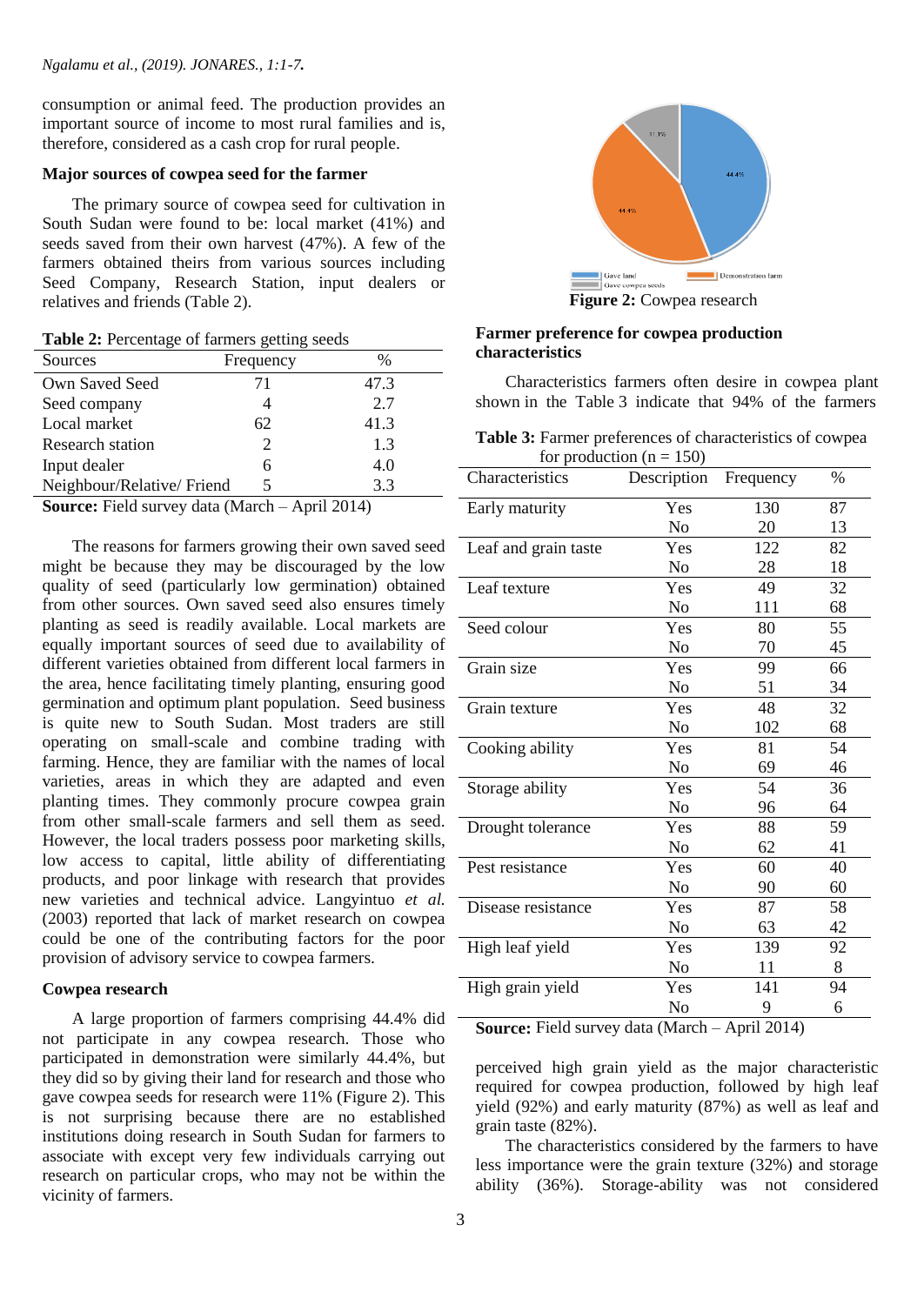important due to the fact that the cowpea the farmers produce are not stored, but eaten in a short period. These findings are contrary to a report that depicts storage-ability as a major production constraint in Burkina Faso (Batieno, 2014). Burkina Faso is ranked among countries in the sub-Sharan Africa that produces cowpea for export. This disparity maybe due to the fact that farmers in Burkina Faso produce cowpea for sale which needs storage for a long time whereas in South Sudan it is produced for family consumption and eaten in a short period.

## **Cowpea marketing constraints**

 Most farmers sold dry grains of cowpea. Those who sold both dry and fresh leaves were 35% and only fresh leaves comprised 30% of the respondents. A large proportion of farmers (71%) sold their products in the local market within their reach. In South Sudan, market information through extension agents is non-existent. Cowpea farmers in this study obtained information through fellow farmers (36%) and a few through radio (29%) (Table 4). This agrees with (Van der Laan (1999) who attributed lack of information on cowpea to marketing research due to focusing on export crops such as cocoa, coffee, cotton, and groundnut, and to a lesser extent cereals and cowpea.

**Table 4:** Forms of selling, location and sources of cowpea market information

| Variables    | Description           | $\%$<br>Frequency |      |
|--------------|-----------------------|-------------------|------|
| Forms of     | Fresh and dry leaves  | 27                | 18.0 |
| selling      | Whole grain, dry and  | 53                | 35.3 |
| cowpea       | fresh leaves          | 25                | 16.7 |
|              | Split grain & fresh   | 45                | 30.0 |
|              | leaves                |                   |      |
| Place of     | Farm gate             | 16                | 10.7 |
| selling      | Buyer in town         | 7                 | 4.7  |
|              | Trading centre        | 10                | 6.7  |
|              | Local market          | 107               | 71.3 |
|              | Road side             | 10                | 6.7  |
| Sources of   | <b>Traders</b>        | 24                | 16.0 |
| cowpea price | <b>Fellow farmers</b> | 54                | 36.0 |
| information  | Neighbours            | 28                | 18.7 |
|              | Radio                 | 44                | 29.3 |

**Source:** Field survey data (March – April 2014)

 When cowpea is produced for sale in the market, majority of the respondents (93%), considered storage to be the most important constraint followed by oversupply of cowpea in the markets (79%), and distance to markets from home was the third important constraint (70%) (Table 5). Langyintuo *et al*. (2003) reported similar findings from the market study conducted in the subregions of West and Central Africa.

|  | Table 5: Identified cowpea marketing constraints |  |
|--|--------------------------------------------------|--|
|  |                                                  |  |

| Constraints         | Description        | Frequency                              | $\%$   |
|---------------------|--------------------|----------------------------------------|--------|
| Oversupply          | Yes                | 118                                    | 78.7   |
|                     | No                 | 32                                     | 21.3   |
| Packaging           | Yes                | 77                                     | 51.3   |
|                     | No                 | 73                                     | 48.7   |
| Low prices          | Yes                | 81                                     | 54.0   |
|                     | No                 | 69                                     | 46.0   |
| Distance to         | Yes                | 105                                    | 70.0   |
| market              | N <sub>0</sub>     | 45                                     | 30.0   |
| Storage             | Yes                | 139                                    | 92.7   |
|                     | No                 | 11                                     | 7.3    |
| Low                 | Yes                | 90                                     | 60.0   |
| production          | No                 | 40                                     | 40.0   |
| $\sim$<br>$T''$ 1 1 | $1 \cdot \sqrt{1}$ | $\blacksquare$<br>$\ddot{\phantom{a}}$ | 1.0011 |

**Source:** Field survey data (March – April 2014)

#### **Cowpea production constraints**

 Although agricultural production in South Sudan is constrained by several factors, 58% of the farmers perceived lack of improved varieties as the major production constraint, 43%, recognized lack of access to market and 42% thought low selling price as the major constraints to cowpea production (Table 6). Farmers perceived shortage of land, poor soils and infestation by weeds as constraints of less importance. Poor yields, diseases and storage pests, were recognized to be moderate. This agrees with the previous findings which grouped the production constraints of cowpea into abiotic and biotic constraints (Singh and Tarawali, 1997; Tignegre, 2010).

**Table 6:** Cowpea production constraints

| Constraint  | Extent of constraint | Frequency | $\%$ |
|-------------|----------------------|-----------|------|
| Field pests | Severe               | 57        | 38.0 |
|             | Moderate             | 74        | 49.3 |
|             | Low                  | 19        | 12.7 |
| Credit      | Severe               | 51        | 34.0 |
|             | Moderate             | 35        | 23.3 |
|             | Low                  | 64        | 42.7 |
| Land        | Severe               | 25        | 16.7 |
|             | Moderate             | 26        | 17.3 |
|             | Low                  | 99        | 66.0 |
| Price       | Severe               | 35        | 23.3 |
| fluctuation | Moderate             | 76        | 50.7 |
|             | Low                  | 39        | 26.0 |
| Drought     | Severe               | 47        | 31.3 |
|             | Moderate             | 46        | 30.7 |
|             | Low                  | 57        | 38.0 |
| Poor yields | Severe               | 33        | 22.0 |
|             | Moderate             | 68        | 45.3 |
|             | Low                  | 49        | 32.7 |
| Lack of     | Severe               | 67        | 43.3 |
| access to   | Moderate             | 48        | 32.0 |
| market      | Low                  | 37        | 24.7 |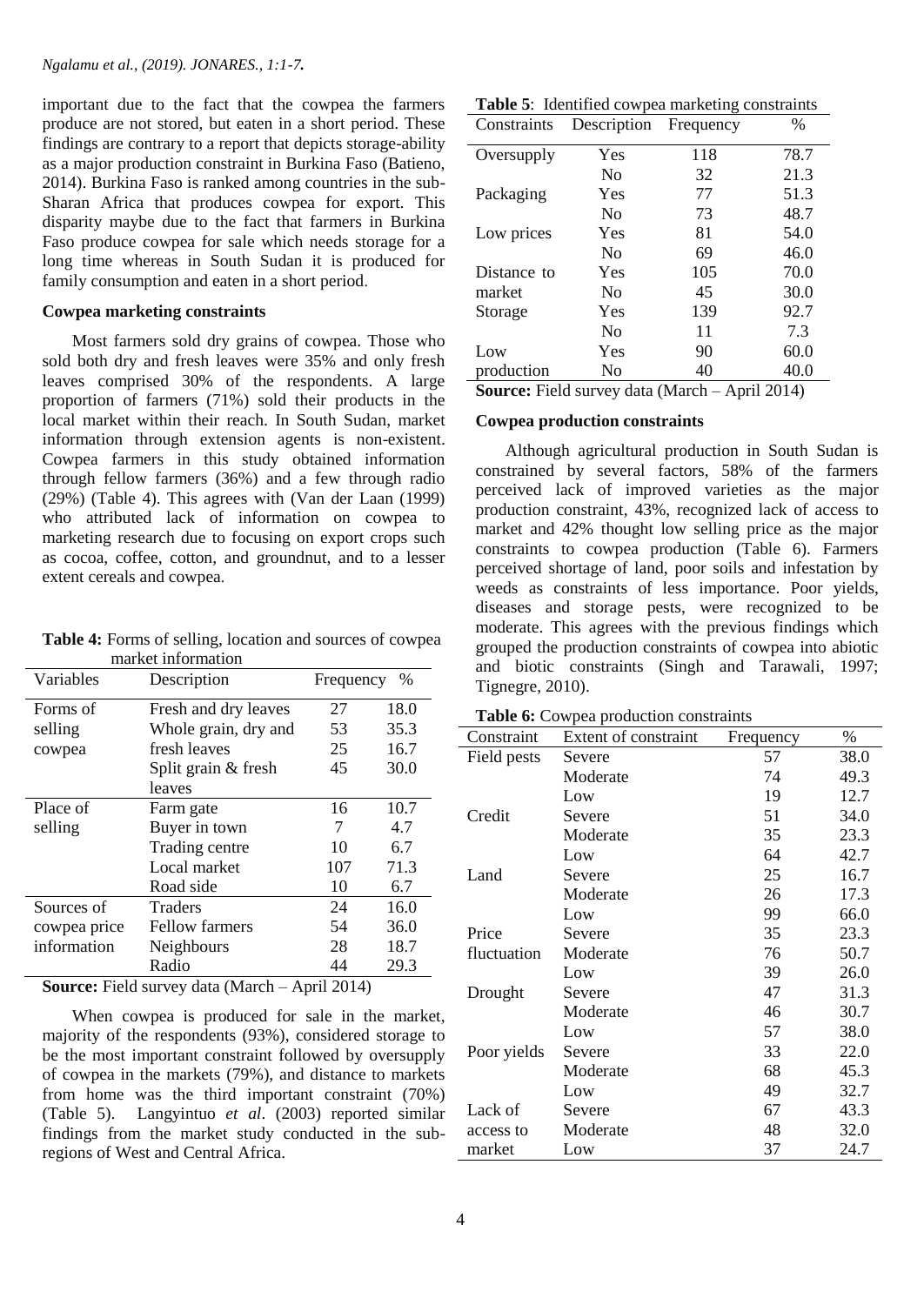**Table 6** (continue)

| Constraint      | Extent of constraint Frequency |    | $\%$ |
|-----------------|--------------------------------|----|------|
| Poor soils      | Severe                         | 32 | 21.3 |
|                 | Moderate                       | 49 | 32.7 |
|                 | Low                            | 69 | 46.0 |
| Poor soils      | Severe                         | 32 | 21.3 |
|                 | Moderate                       | 49 | 32.7 |
|                 | Low                            | 69 | 46.0 |
| Poor soils      | Severe                         | 32 | 21.3 |
|                 | Moderate                       | 49 | 32.7 |
|                 | Low                            | 69 | 46.0 |
| Lack of         | Severe                         | 87 | 58.0 |
| improved        | Moderate                       | 28 | 18.7 |
| varieties       | Low                            | 35 | 23.3 |
| Extension       | Severe                         | 51 | 34.0 |
| services        | Moderate                       | 37 | 24.7 |
|                 | Low                            | 62 | 41.3 |
| <b>Diseases</b> | Severe                         | 42 | 28.0 |
|                 | Moderate                       | 81 | 54.0 |
|                 | Low                            | 27 | 18.0 |
| Access to       | Severe                         | 36 | 24.0 |
| seed            | Moderate                       | 70 | 46.7 |
|                 | Low                            | 44 | 29.3 |
| Storage         | Severe                         | 39 | 26.0 |
| pests           | Moderate                       | 66 | 44.0 |
|                 | Low                            | 45 | 30.0 |
| Weeds           | Severe                         | 32 | 21.3 |
|                 | Moderate                       | 61 | 40.7 |
|                 | Low                            | 57 | 38.0 |
| Low price       | Severe                         | 63 | 42.0 |
|                 | Moderate                       | 52 | 34.7 |
|                 | Low                            | 35 | 23.3 |

| <b>Source:</b> Field survey data (March – April 2014) |  |  |
|-------------------------------------------------------|--|--|
|-------------------------------------------------------|--|--|

#### **Cowpea pests and diseases**

 A large proportion of farmers (93%) perceived the existence of cowpea pests. The major pests included aphids feeding on green growing plants, pod suckers and weevils attacking the seeds. Tignegre (2010) reported pests a constraint in the cowpea production areas of Burkina Faso. The pests occurred every season and whenever cowpea is planted and harvested. The pest prevalence was considered to be moderate attacking mainly the leaves, pods and flowers and were mainly controlled by use of traditional methods (Table 7).

 The major diseases recognized by the farmers affecting cowpea were bacteria and fungi. These diseases mainly occurred moderately at flowering. Farmers mainly controlled the diseases by use of traditional methods (55%) and the major weed control methods were found to be hand hoe and hand weeding (Table 8) as South Sudan has not graduated from traditional agriculture to the use of pesticides, fungicides and herbicides.

| Variables    | <b>radic</b> <i>r</i> . Relatived cowped pests and control includes<br>Description | Frequency      | $\%$ |
|--------------|------------------------------------------------------------------------------------|----------------|------|
| Existence of | Yes                                                                                | 140            | 93.3 |
| pests        | N <sub>o</sub>                                                                     | 10             | 6.7  |
| Type of      | Aphids                                                                             | 95             | 61.3 |
| pests        | Weevils                                                                            | 24             | 16.9 |
|              | Thrips                                                                             | 8              | 5.6  |
|              | Pod suckers                                                                        | 20             | 14.1 |
|              | Others                                                                             | 3              | 2.1  |
| Seasonality  | Yes                                                                                | 95             | 63.3 |
| of ccurrence | No                                                                                 | 55             | 36.7 |
| Parts        | Leaves                                                                             | 85             | 55.5 |
| attacked     | Root                                                                               | 8              | 5.5  |
|              | <b>Stem</b>                                                                        | 8              | 5.5  |
|              | Flowers                                                                            | 34             | 32.3 |
|              | Pods                                                                               | 15             | 10.3 |
| Timing of    | <b>Before flowering</b>                                                            | 20             | 13.3 |
| occurrence   | After flowering                                                                    | 77             | 50.0 |
|              | During pod development                                                             | 28             | 19.2 |
|              | During storage                                                                     | $\overline{4}$ | 2.7  |
|              | Throughout growing                                                                 | 21             | 14.4 |
|              | cycle                                                                              |                |      |
| Pest         | Severe                                                                             | 45             | 31.8 |
| prevalence   | Moderate                                                                           | 78             | 50.7 |
|              | Mild                                                                               | 27             | 18.5 |
| Control      | Spraying                                                                           | 13             | 8.8  |
| methods      | Use of traditional                                                                 | 92             | 60.6 |
|              | methods                                                                            | 20             | 13.6 |
|              | Crop rotation                                                                      | 5              | 3.4  |
|              | Intercropping                                                                      | 10             | 6.8  |
|              | Early planting                                                                     | 1              | 0.7  |
|              | Row planting<br>11                                                                 | 9<br>$\cdot$   | 6.1  |

| Table 7. Identified cowpea pests and control methods |  |  |  |  |
|------------------------------------------------------|--|--|--|--|
|------------------------------------------------------|--|--|--|--|

**Source:** Field survey data (March – April 2014)

**Table 8:** Major identified cowpea diseases and methods of control

| Variables   | Description        | Frequency | $\%$ |
|-------------|--------------------|-----------|------|
| Type of     | Viral              | 34        | 22.7 |
| diseases    | <b>Bacterial</b>   | 61        | 40.7 |
|             | Fungal             | 55        | 36.7 |
| Seasonality | Yes                | 70        | 46.7 |
| of currence | No                 | 80        | 53.3 |
| Timing of   | Vegetative         | 16        | 10.7 |
| occurrence  | Prior flowering    | 25        | 16.7 |
|             | Flowering          | 61        | 40.7 |
|             | Podding            | 25        | 16.7 |
|             | Throughout growing | 23        | 15.3 |
|             | cycle              |           |      |
| Disease     | Severe             | 40        | 26.3 |
| prevalence  | Moderate           | 84        | 56.0 |
|             | Mild               | 26        | 17.3 |
| Control     | Spraying           | 5         | 3.3  |
| methods     | Use of traditional | 82        | 54.7 |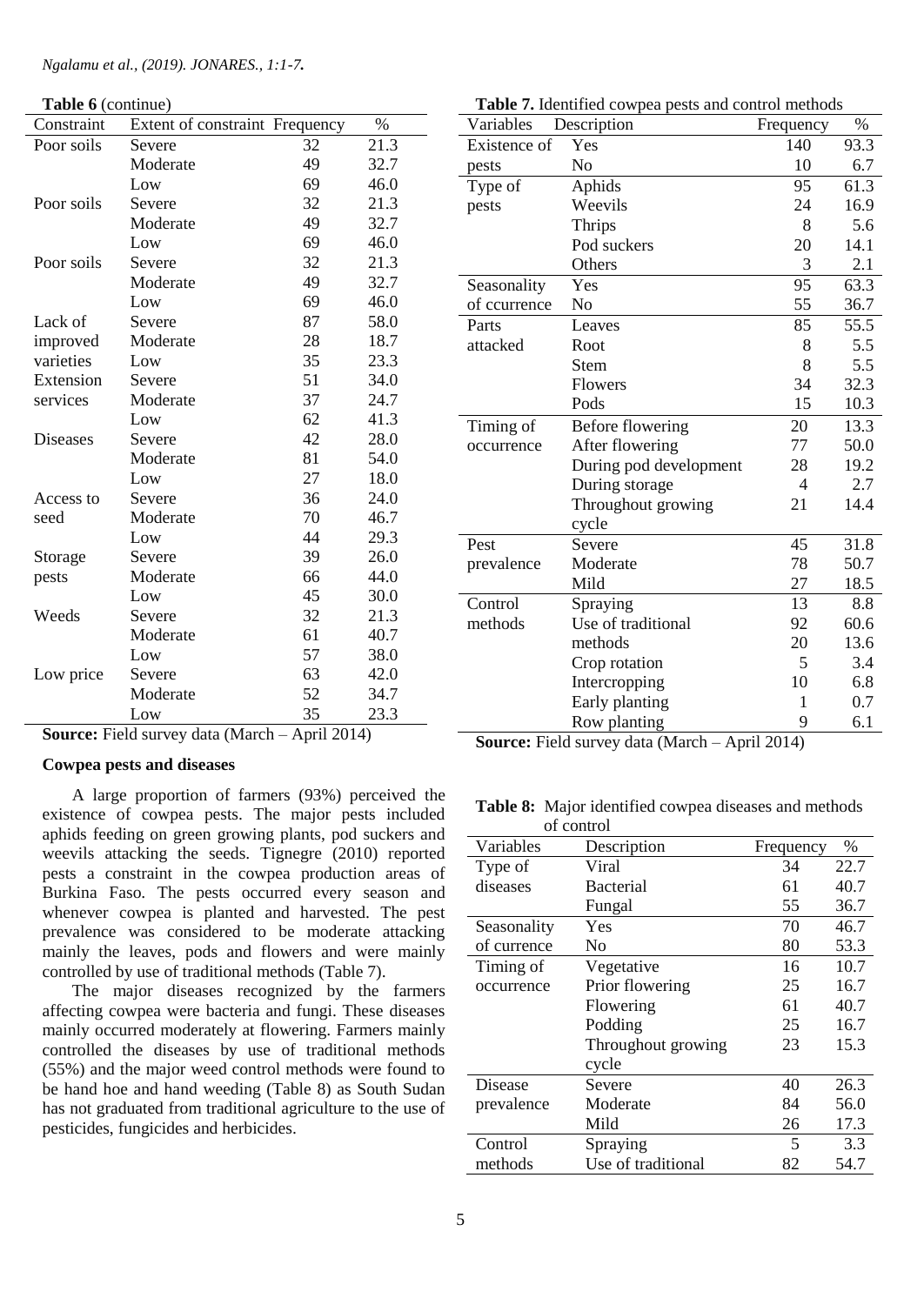|  |  | <b>Table 8 (Continue)</b> |
|--|--|---------------------------|
|--|--|---------------------------|

| Variables    | Description                | Frequency | $\%$ |
|--------------|----------------------------|-----------|------|
| Control      | methods                    | 15        | 10.0 |
| methods      | Crop rotation              | 18        | 12.0 |
|              | Intercropping              | 2         | 1.3  |
|              | Use of resistant varieties | 20        | 13.3 |
|              | Early planting             |           | 0.7  |
| Control      | Row planting               |           | 0.7  |
| methods      | <b>Others</b>              |           | 4.7  |
| Weed control | Hand hoe                   | 76        | 50.7 |
| methods      | Herbicide                  |           | 0.7  |
|              | Fine seedbed               |           | 0.7  |
|              | Early/late planting        | 15        | 10.0 |
|              | Hand weeding               | 54        | 36.0 |
|              | Others                     | 3         | 2.0  |

**Source:** Field survey data (March – April 2014**)**

 The importance of cowpea as a crop was assessed; 41% of the farmers considered cowpea a major crop in their diet whereas 33 % considered it a minor crop (Figure 3). A large proportion of farmers (74%) had knowledge of health benefits of cowpea (Table 9) but surprisingly 50% thought cowpea is good for body building. This finding corroborates with Nwofia (2012) who reported that despite the importance and popularity of this nutritionally important vegetable legume, little information exists on its production as vegetable and most of the information relies on work on grain cowpea and this is unsatisfactory.

**Table 9:** Cowpea knowledge and associate health benefits

| Variables       | Description       | Frequency | Percentage |
|-----------------|-------------------|-----------|------------|
| Knowledge of    | Yes               | 111       | 74.0       |
| health benefits | Nο                | 39        | 26.0       |
| Health          | Source of vitamin | 31        | 27.4       |
| benefits        | Body building     | 57        | 50.4       |
|                 | Children develop  | 25        | 22.1       |
|                 | fast and fat      |           |            |

**Source:** Field survey data (March – April 2014)



 **Figure 3:** Importance of cowpea in farmers' diet

## **Cowpea consumption**

 On average, farmers in South Sudan consume cowpea twice in a week (Table 10), and 86% of the farmers were of the opinion that both grains and leaves constituted the most important parts of the cowpea eaten by the family

(Figure 4). In African family setting, main meals are eaten together with the children and what remains would be given to children alone. This is the reason why 50% of the farmers said cowpea was eaten by the whole family and 40.7% said it was eaten by children (Table 11).

**Table 10:** Frequency of cowpea consumption

|                                                         | per household ( $n = 150$ ) |         |  |
|---------------------------------------------------------|-----------------------------|---------|--|
| Mean                                                    | Minimum                     | Maximum |  |
| 2.4                                                     |                             |         |  |
| <b>Source:</b> Field survey data (March $-$ April 2014) |                             |         |  |

|  |  |  | Table 11: Category of cowpea consumers |
|--|--|--|----------------------------------------|
|--|--|--|----------------------------------------|

| Category                                   | Frequency                     | %    |
|--------------------------------------------|-------------------------------|------|
| Children                                   | 61                            | 40.7 |
| Pregnant women                             |                               | 1.3  |
| Breast-feeding mothers                     |                               | 3.3  |
| Whole family                               | 82                            | 54 7 |
| $\sim$<br>$\cdots$<br>$\sim$ $\sim$ $\sim$ | $\mathbf{1}$ and $\mathbf{1}$ |      |

**Source:** Field survey data (March – April 2014)

 The average price of cowpea per 300 g during the time of survey was 5 SSP. The average income earned by selling cowpea during the last season (August–November 2013) was 189 SSP per farmer. The average cowpea harvested by farmer for seed was 52 kg whereas that for grain was 93 kg (Table 12).



 **Figure 4:** Importance of cowpea parts

| Table 12: Cowpea income (SSP: South Sudanese Pounds) |  |  |  |
|------------------------------------------------------|--|--|--|
|------------------------------------------------------|--|--|--|

| Variables            | Mean  | Minimum | Maximum |
|----------------------|-------|---------|---------|
| Price per cup last   | 5.3   |         | 25      |
| season               |       |         |         |
| Income last season   | 189.0 | 50      | 1500    |
| Cowpea harvested for | 52.0  | 10      | 500     |
| seed                 |       |         |         |
| Cowpea harvested for | 92.9  | 35      | 800     |
| grain                |       |         |         |

**Source:** Field survey data (March – April 2014)

## **CONCLUSION**

 Cowpea production in South Sudan restarted after signing of the Comprehensive Peace Agreement in 2005, in the traditional farming system by nearly all the subsistence farmers for family consumption with little, if at all, for sale. The varieties grown are predominately the local unimproved accessions which require serious and